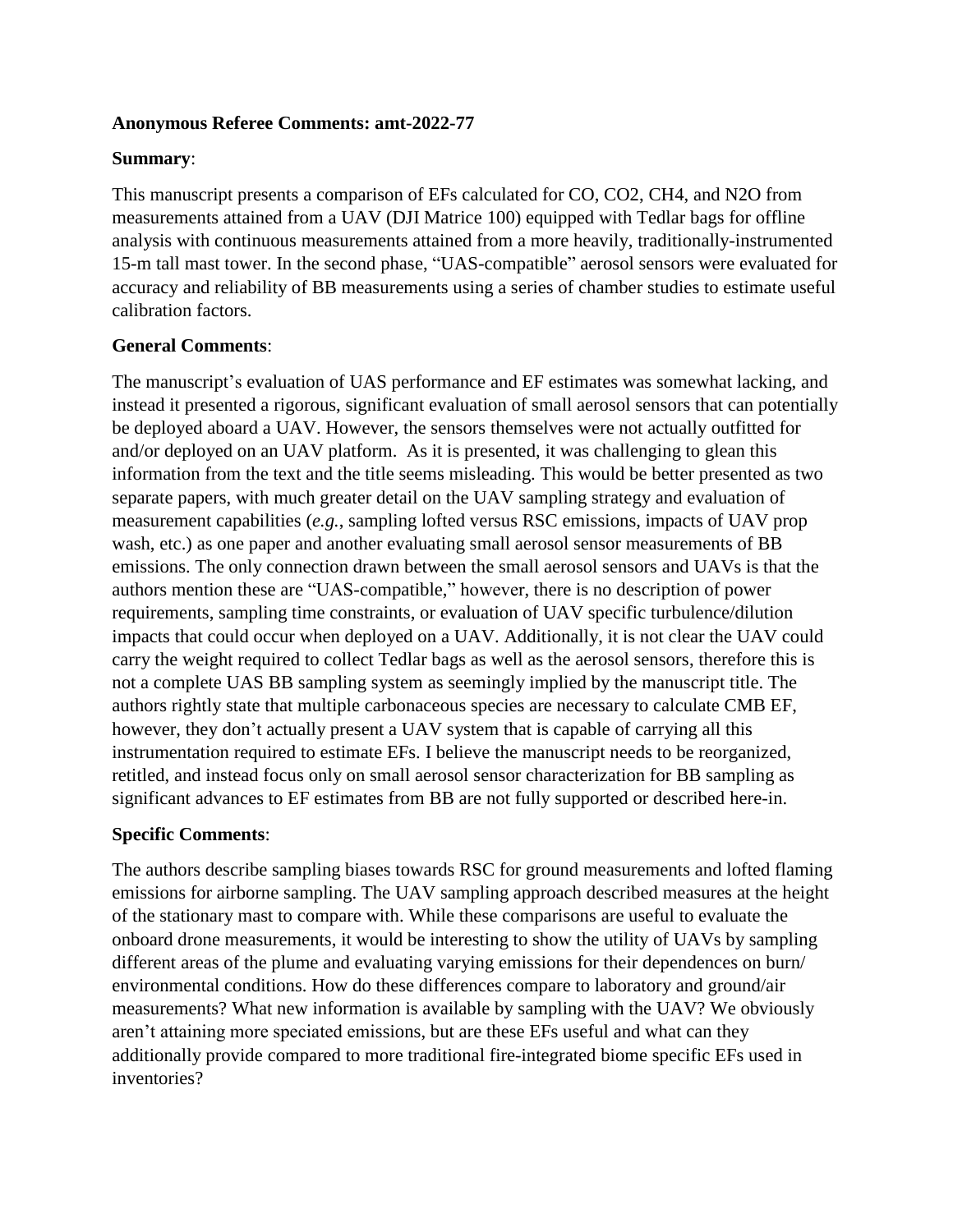P3 L16 You mention "Better understanding of this BB EF variability would improve our quantification of fire emissions, and would aid understanding of the effects of future climate- and human-induced changes in fire regimes." -- How does knowing the BB EF variability actually improve upon our current fire emissions estimates? There are currently no methods to implement time-varying, burn condition (MCE) varying EFs. Additionally, the biome-average EF is shown to be one of the smaller uncertainties when estimating total emissions from fires (*i.e.*, fuel consumption and burned area estimates have larger uncertainties). I would like to see stronger support describing the importance/motivation for UAV-based EF measurements, especially since the methods described don't provide any detailed speciation or spatial plume variability.

P5 L26 Did you use an onboard pump to fill the bag? The UAV experimental details are lacking in this manuscript. It is insufficient to refer readers to sampling details outlined in Vernooij et al., 2021 since the title of this manuscript is UAS-methodology. What are the flight times and flight restrictions (wind, instrument load, power draw)?

How does airflow/downwash from propellers impact dilution of smoke sample? How would this turbulence and dilution impact your aerosol optical properties or loading? Would gas-phase and particle-phase collection be impacted by dilution differently? What strategies are necessary when setting up sampling inlets for both on a UAV with different flow rates?

P6 The authors assume a total amount of carbon emitted using literature reported NMHC and carbon-containing particles, shouldn't this vary depending on whether you were sampling a high or low MCE fire? What uncertainties are associated with assuming this is constant across the entire sampled fire or for different fuels and on different days? Are you biased or limiting the measurement variability you observe by assuming a constant carbon contribution from these species?

P2 L7 I wouldn't say BB is a "main source" of GHGs, especially with the CO2 sequestration you mention in the following sentences. A slight rewording would be nice.

P3 L4 The authors only mention burned area based approaches, you could also mention FRPbased approaches since many still rely on EFs

P3 L20 Many more recent references could be added. As an example, Yokelson has used a landbased cart for ground measurements for many years. Also, the way this is phrased implies there have not been many studies investigating EFs, and even recently there are many BB-focused airborne campaigns in the U.S. (WE-CAN, FIREX-AQ, BBOP, SEAC4RS) and internationally that could be mentioned.

P3 L23-26, The authors question the applicability of aerosol EFs from laboratory measurements, due to the uncertain evolution of aerosols, however, an emission factor has nothing to do with evolution and is by definition the amount emitted by the actual fire, not the amount following transformation and ageing.

P3 L32 What do you mean by "fire products?" Do you mean the distribution of emissions is not equally distributed over all areas of a smoke plume. Please clarify this sentence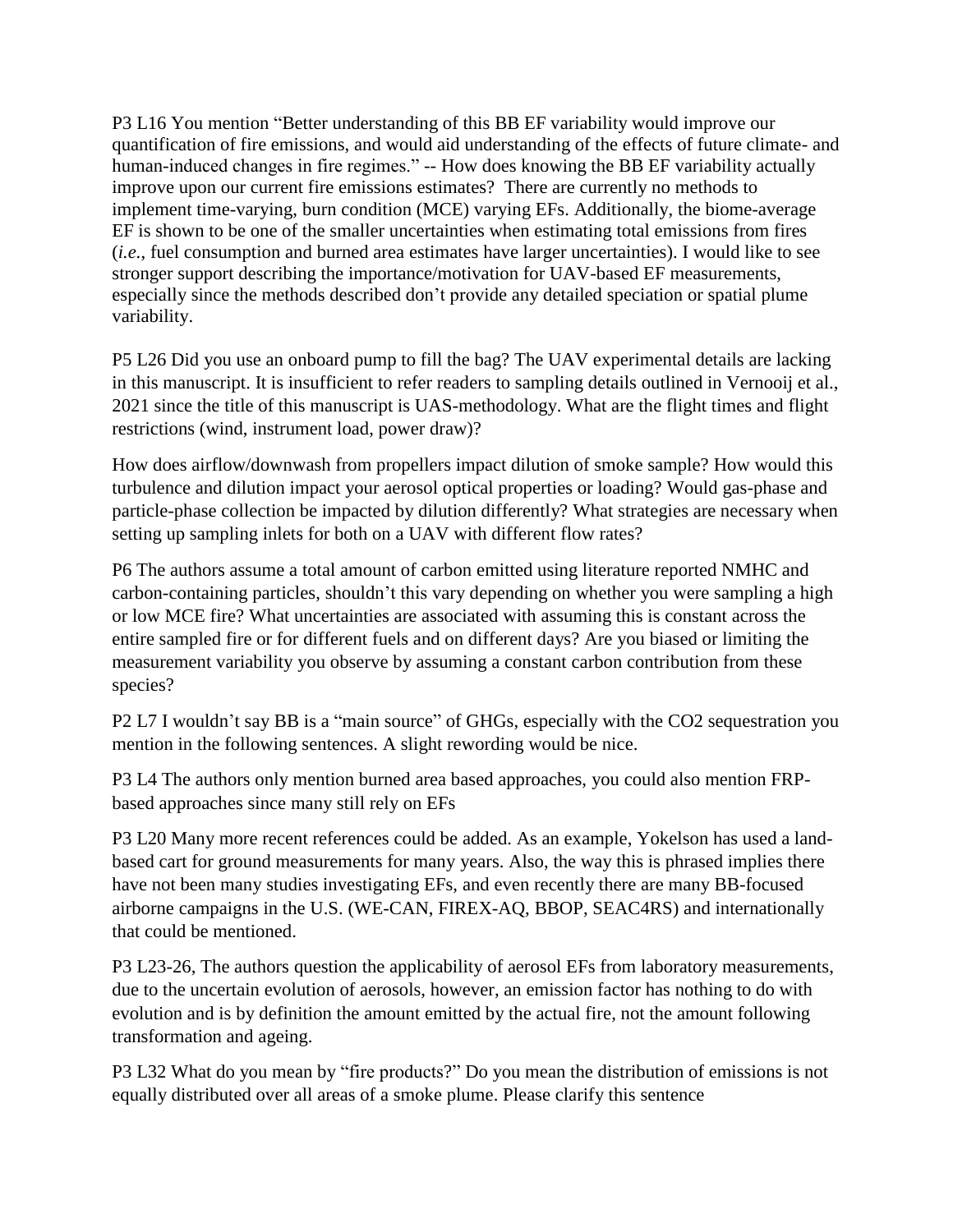Figure 1, can you show the stationary mast average mixing ratio over the UAS sampling time? You show the EFs correlate across the entire fire sampling interval in Figure 2, so I assume they mostly agree though it'd be good to see the absolute difference. You can also shorten the x-axis since there is no detail or additional UAS sampling beyond 15 minutes since ignition.

P11 L10 what do you mean by cumulative emissions? Does this mean you sum the emissions across all sampled bags in a single fire to get one value per fire?

To derive CFs you use hay, wood, and wood chips, why not just burn savanna grasses. Hay seems most similar, but I'd expect some differences. Do you even use the chamber experiments that burned peat and straw anywhere else in this manuscript?

It isn't clear why you have three separate chamber experiments. Maybe detail what the usefulness and differences are between each chamber experiment and what the science foci of each set of experiments were.

P12 L25 should you reference Fig 3b here?

Fig 4 Is this for multiple fires?

Fig 6 What is your justification for using the average of all to estimate a CF rather than just using the field (KNP) average value?

Fig 7 What are the fits shown? For instance, in plot (b) the red dashed line doesn't seem to be the fit for the red crosses.

P14 L26-32 This paragraph seems out of place and doesn't tie to your measurements well.

I think some reorganization is necessary. For instance, sect 4.2 seems out of place and instrument performance should move to the methods section. I needed to jump around frequently to try and follow UAV measurements and chamber measurements. The mix of aerosol sensor/chamber analysis versus UAV sampling is mixed in an unorganized fashion.

P18L30 "for variability within individual fires was difficult as separate filters for smaller periods of the fire (e.g. the flaming and smouldering phase) resulted in insufficient filter loading." This is important to highlight in more areas of the text as this would have important implications when sampling with a UAV-based system.

# **Technical corrections**

P3 L9 "usuall calculated as from" should be "usually calculated from"

P3 L11 "is dependent on weather conditions and fuel characteristics" should also list "burn conditions"

P3 L15 EF variability "show high intra-biome variability" This should be less than 30%, which is small relative to larger burned area uncertainties

Table 2 is mentioned in text before Table 1